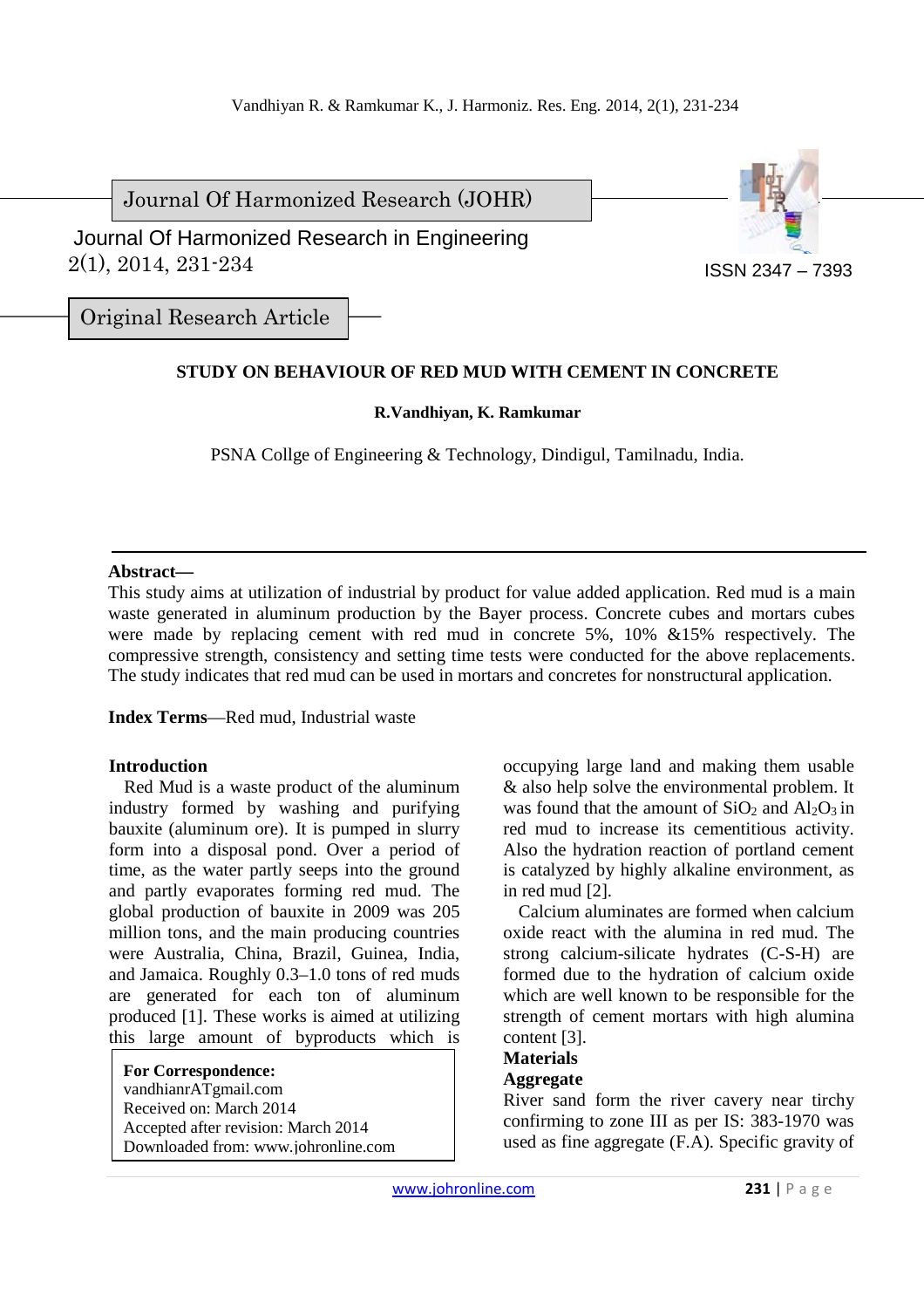| CHEMICAL ANALYSIS OF CEMENT IN % |                                    |       |  |  |
|----------------------------------|------------------------------------|-------|--|--|
|                                  | Silicon di oxide SiO <sub>2</sub>  | 21.56 |  |  |
|                                  | Aluminium oxide $Al_2O_3$          | 5.39  |  |  |
|                                  | Ferric oxide Fe <sub>2</sub> $O_3$ | 3.39  |  |  |
|                                  | Magnisium oxide Mgo                | 1.19  |  |  |
|                                  | Calcium oxide CaO                  | 65.5  |  |  |
|                                  | Sulphur tri oxide $SO_3$           | 2.76  |  |  |
|                                  | Loss of Ignition                   | 1     |  |  |

TABLE 1

fine aggregate was 2.65. Broken stones form the local quarry at Reddiarchattiram, near dindigul

confirming to table 2 of IS 383-1970 was used as coarse aggregate (C.A). Specific gravity of coarse aggregate was 2.69.

## **Cement**

Cement used was Ordinary Portland Cement (OPC) supplied by Dalmia Cements. Specific gravity of cement was 3.13. Analysis of the cement is given in the Table 1.

# **Water**

Water used in the concrete was ordinary portable water.

# **Red mud**

Red mud is composed of elements like  $Fe<sub>2</sub>O<sub>3</sub>$ , Al<sub>2</sub>O<sub>3</sub>, TiO<sub>2</sub>, SiO<sub>2</sub>, and Na<sub>2</sub>O. However the composition percent varies accordingly depending upon the site location. The red mud got its colour due to its rich iron content. The red mud used was collected from MALCO Industries Salem. The chemical composition of the red mud in MALCO is listed in the table 2. The material was sun dried for 8 hours before use to remove moisture.

# **Concrete Mix proportion**

Four different mix proportions were chosen for this study. A plane concrete with water cement ratio of 0.45 was used a control mix. In other three mixes 5%, 10%, 15% of cement is replaced by red mud in weight. The mix proportions are given in Table 3

## **Cement Mortar Mix proportion**

Four different mix proportions were used for this study with the mix ratio of 1:4. A plane cement mortar mix with water cement ratio calculated form the relation, Water =  $(p/4+3.0)$ % of combined weight of cement and glass powder, where p is the water required for standard consistency

| CHEMICAL ANALYSIS OF RED MUD IN % |                                    |       |  |  |
|-----------------------------------|------------------------------------|-------|--|--|
|                                   | Ferric oxide Fe <sub>2</sub> $O_3$ | 45.17 |  |  |
|                                   |                                    |       |  |  |
|                                   | Aluminium oxide $Al_2O_3$          | 27    |  |  |
|                                   |                                    |       |  |  |
|                                   | Titanium oxide TiO <sub>2</sub>    | 5.12  |  |  |
|                                   |                                    |       |  |  |
|                                   | Silicon di oxide SiO <sub>2</sub>  | 6.74  |  |  |
|                                   |                                    |       |  |  |
|                                   | Sodium Oxide Na <sub>2</sub> O     | 8.09  |  |  |
|                                   |                                    |       |  |  |

# TABLE 2

# **Cement Mortar Mix proportion**

The tests applied in this study to investigate the effect of utilizing red mud as cement replacement on the properties of concrete are shown in Table 4.

## **Test Results and Discussion Consistency Test**

There is a small increase in the water demand when the replacement percentage was increased up to 10 % of replacement as shown in the Figure 1.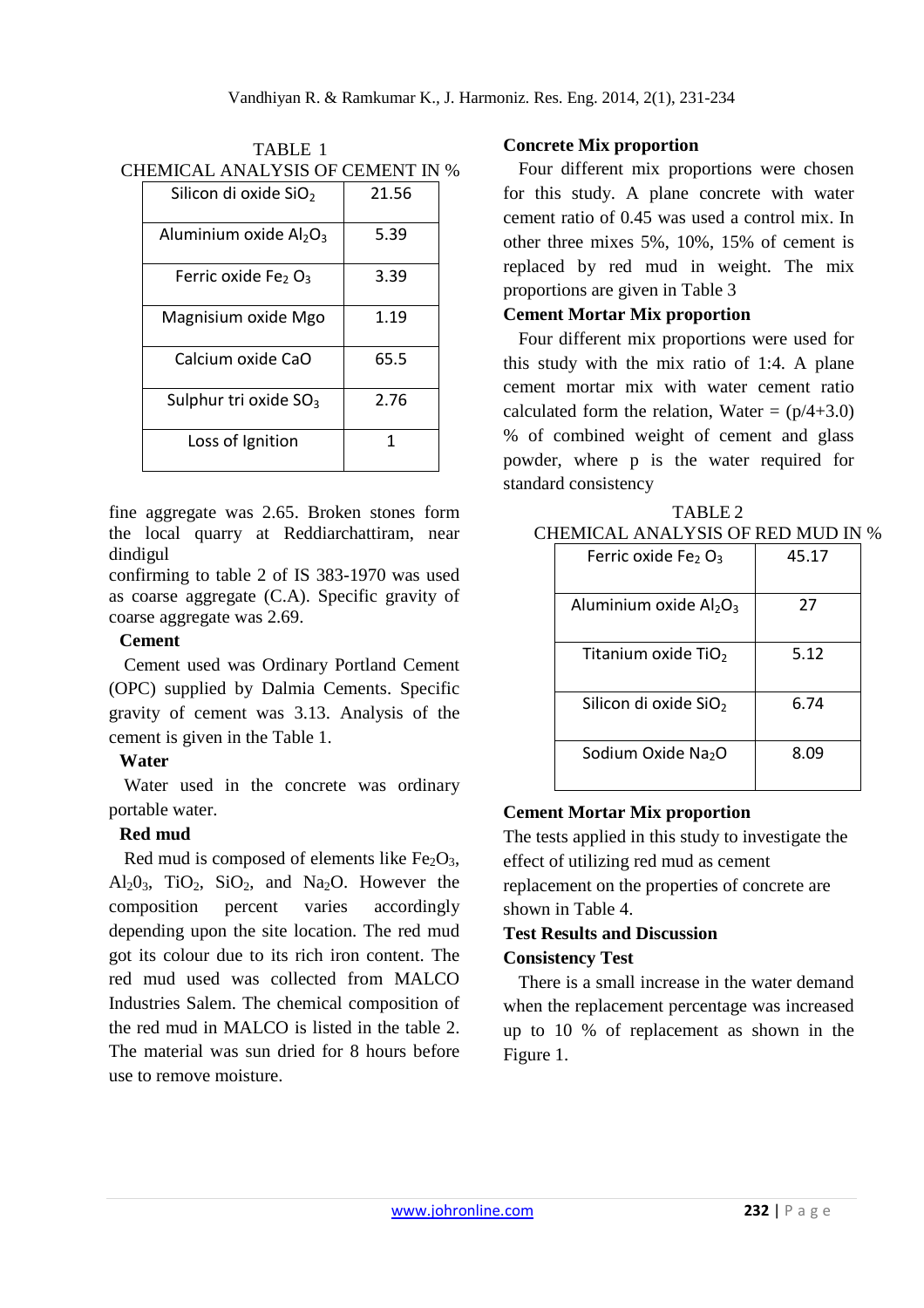

### Fig 1.

## **Setting time**

 When the relative amount of water was augmented to ensure equal consistency of composite containing higher mud contents the setting process was obviously decelerated because mortars with a larger amount of red mud were prepared with more water as seen in figure 2. The setting time was delayed in

| TABLE4                    |                       |  |  |
|---------------------------|-----------------------|--|--|
| PLASTIC AND MECHANICAL    |                       |  |  |
| <b>PROPERTIES TESTS</b>   |                       |  |  |
| <b>Plastic Properties</b> | Standard consistency  |  |  |
|                           | test                  |  |  |
|                           | Initial setting time. |  |  |
| Mechanical                | Compressive           |  |  |
| Properties                | strength of cement    |  |  |
|                           | mortar                |  |  |
|                           | Compressive           |  |  |
|                           | strength of concrete  |  |  |
|                           | cube                  |  |  |

mortars containing 10% mud [4]. This behavior can be explained by the larger amount of water added.

This increased amount of water ensures that there is enough water to wet the compounds with large aluminum present in the mud, making the presence of the higher amount sodium, calcium effective. These elements, which are highly unsolvable, form a layer around the hydration particles of cement. This dense and insoluble wrapper noticeably reduces hydration by resisting the ionization rate, thus causing the occurrence of slow hardening of the paste [5].



# **Mortar Cubes**

 The cement replacement of 5% and 10% showed an increase in the relative amount of water was augmented to ensure equal consistency of composite containing higher mud contents the setting process was delayed. This affects the mechanical strength, the mechanical strength diminished with increasing levels of cement replacement after 10% replacement as seen in the figure 3, since red mud has limited hydraulic characteristics.

## **Concrete Cubes**

In case of concrete cube there was a drastic reduction in the strength as seen the figure 4. These studies fail to identify the reasons leading to this behavior.



Fig: 3